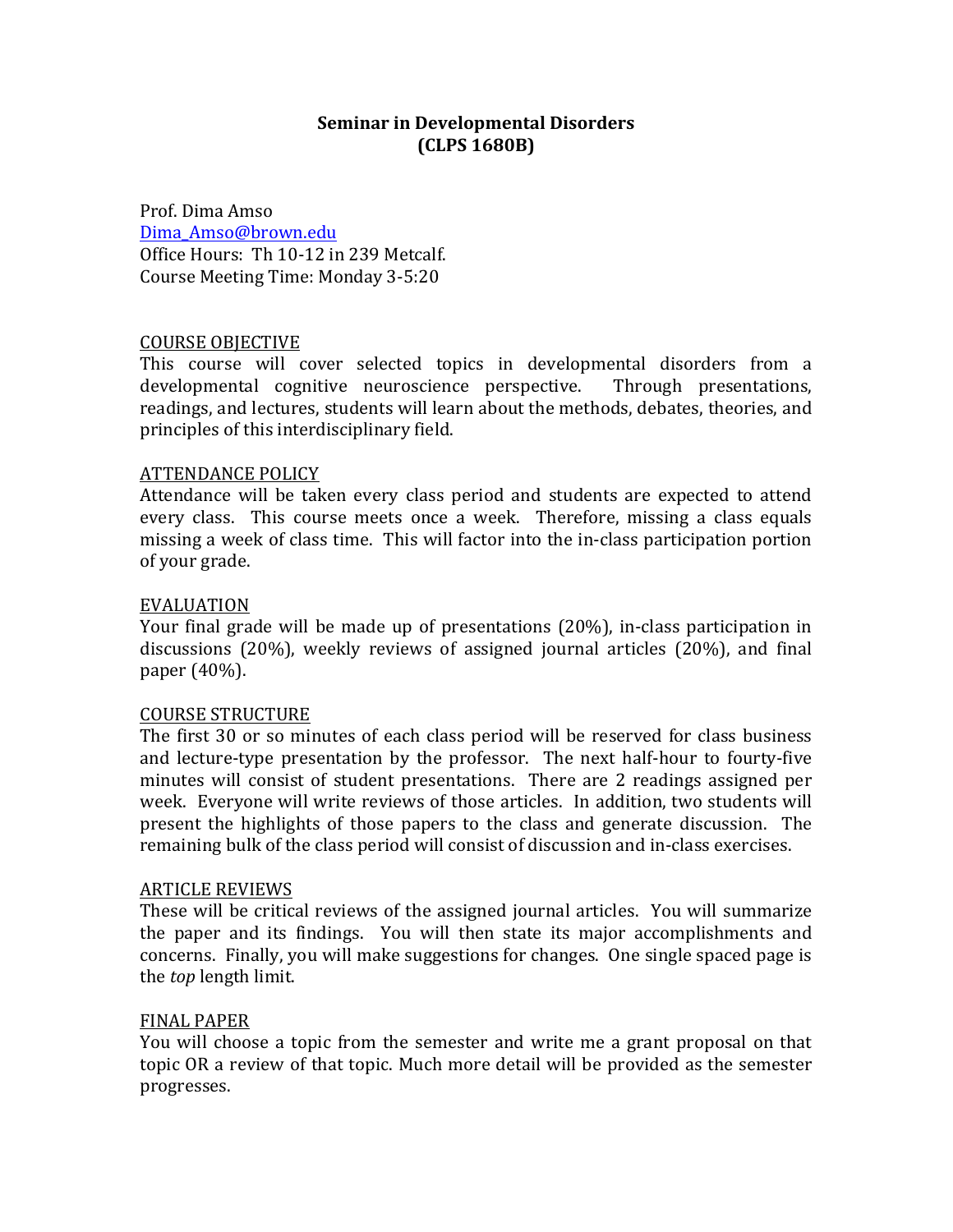### **Tentative Schedule**

### \* All articles can be downloaded from your MyCourses site.

### **September 10 - Concepts & Issues**

Read before class: 1) Karmiloff-Smith (1998). *Development itself is the key to understanding developmental\*disorders.*

# **September 17 - Concepts & Issues**

Read before class: 1) Casey et al. (2009). *Brain-Derived Neurotrophic Factor as a model system for* examining gene by environment interactions across development. 2) Pennington (2006). *From single to multiple deficit models of developmental disorders.*

## **September 24 - Environment vs. Biology**

Read before class:

1) Guler et al (2012). *Electrophysiological evidence of altered memory processing in children\*experiencing\*early\*deprivation.*

2) Adlam et al. (2009). *Dissociation between recognition and recall in developmental\*amnesia.*

## **Oct 1 - On Comorbidity and its Substrates**

Read before class:

1) Kaplan et al. (2001). *The Term Comorbidity Is of Questionable Value in Reference to Developmental\*Disorders\*:\*Data\*and\*Theory.*

2) Pinkham et al. (2008). *Neural basis for impaired social cognition in schizophrenia and\*autism\*spectrum\*disorders.*

# **Oct 8 No class**

# **October 15 Autism - Cognitive & Perceptual Impairment**

Read before class:

1) Samson et al (2012). *Enhanced visual functioning in autism: an ALE Meta-analysis.* 2) Charman et al (2011). *Defining the cognitive phenotype of autism.* 

# **October 22 Autism-Socioemotional Impairment**

Read before class: 1) Chevallier et al. (2012). *The social motivation theory of autism.* 2) Davies et al (2011). *Neural bases of gaze and emotion processing in children with autism spectrum disorders*